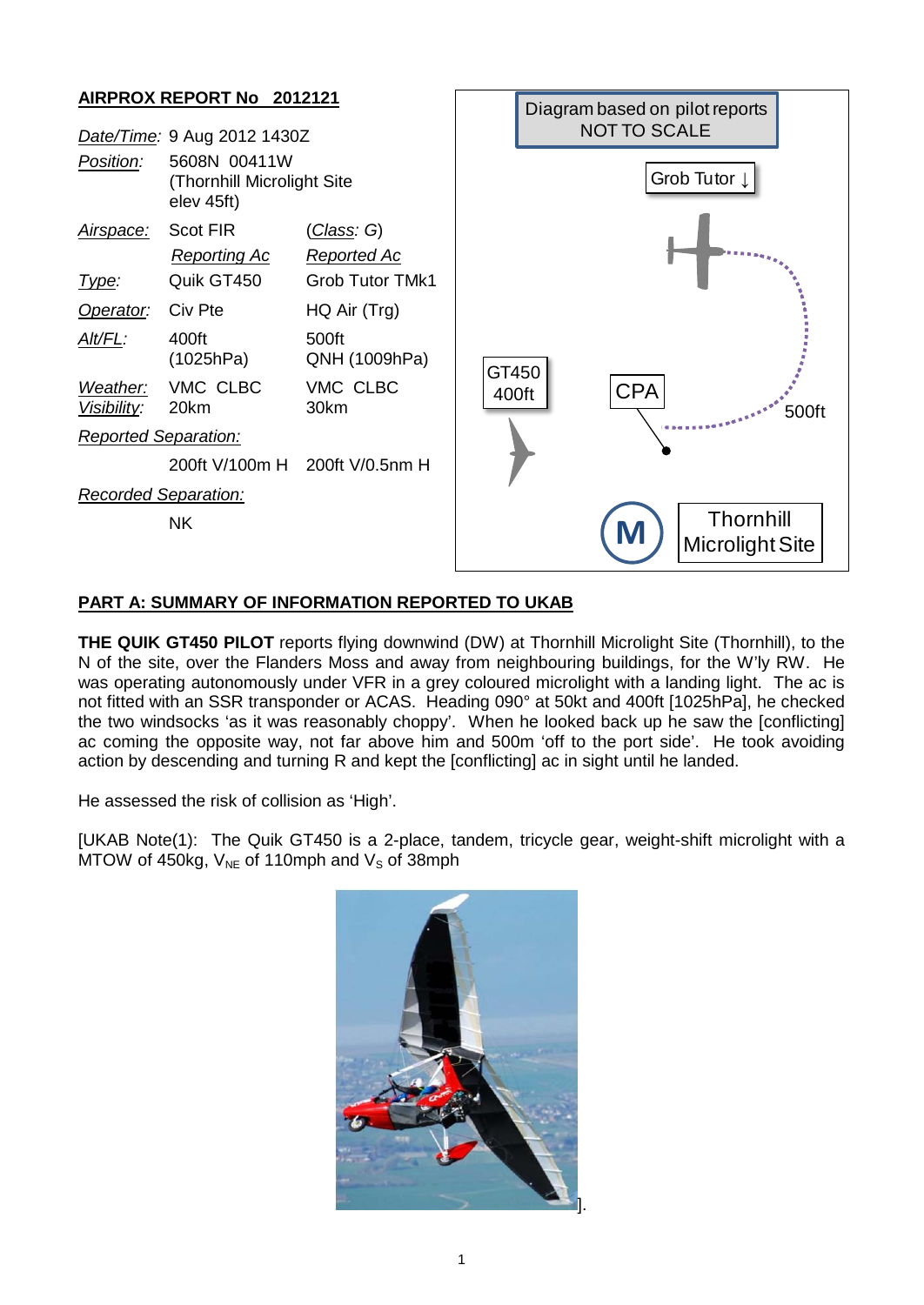**THE GROB TUTOR TMK1 PILOT** reports occupying the L seat, whilst demonstrating a PFL to a student in the R seat, to the area of Flanders Moss, N of Thornhill. He was operating under VFR with a BS from Scottish Information [119.875MHz], he thought, in a white ac with navigation lights and HISLs on. The SSR transponder was configured to squawk Modes A and C and the ac was also fitted with an ACAS. Whilst in a descending turn to the R, heading 260° at 80kt and approaching 500ft [QNH 1009hPa], he saw 'people on the ground and a microlight below him and 0.75nm to the L'. He initiated a go-around to maintain 500ft MSD and climbed above and to the R of the microlight. He estimated that he remained 200ft above and ½nm away from the microlight, having seen him before he commenced the go-around. He watched the microlight pilot complete his cct and land. He noted that there was no NOTAM advising Thornhill as active. He also noted that he had a 'poor cross-cockpit view' during the first half of the PFL 'final turn'.

He assessed the risk as 'Low'.

**ATSI** reports that an Airprox was reported by the pilot of a Quik GT450 Microlight (M'light) when he came into proximity with a Grob G115E (G115) in the vicinity of Thornhill.

The M'light was on a VFR flight from Islay to Thornhill and was not in receipt of an ATS. The G115 was on a VFR flight, which departed from Glasgow; the pilot indicated in his report that he was in receipt of a BS from Scottish Information [119.875MHz].

Thornhill is notified in UK AIP ENR 5.5 and depicted on both 1:250,000 and 1:500,000 charts. The Scottish Airsports Club request that all ccts and manoeuvring are carried out to the N of the site only, over Flanders Moss. Activity times are not given in the AIP.

ATSI had access to both pilots' reports, recorded area surveillance and recording of the Scottish Information RTF.

Meteorological information for Glasgow (18nm SSW of Thornhill) was as follows: METAR EGPF 091420Z 28009KT 240V310 9999 FEW031 19/12 Q1026=

[UKAB Note(2): The reported heights and altimeter pressure settings of the Quik GT450 [1025hPa] and Grob Tutor [1009hPa] results in a calculated vertical separation of approximately 550ft. However, the Glasgow QNH was reported as 1026hPa and both pilots were in close agreement as to the vertical separation. In a subsequent telephone call, the Grob pilot said that he could not recall the QNH setting and that he had probably reported a mistaken QNH.]

The G115 pilot departed Glasgow at 1407 and, climbing to altitude 1800ft, departed the Glasgow CTR to the NW in the vicinity of Alexandria. He then turned R onto a direct track for Thornhill and climbed to 3400ft. The G115 pilot retained SSR code 2607 (Glasgow APP) as he flew towards Thornhill.

A primary position indication symbol was observed on radar replay to have routed to the E, outside CAS and N of the N'ly boundary of the Glasgow CTR. This ac was also on a direct track to Thornhill and ahead of the G115.

At 1418:00 the primary only ac had manoeuvred such that it was N of Thornhill, over Flanders Moss. It then manoeuvred such as to suggest it was DW, then base leg, for Thornhill's westerly strip.

At 1419:00 the G115 was 4nm WSW of Thornhill at 3400ft on track to the Microlight Site. The primary only ac had disappeared from surveillance coverage whilst on base leg. The M'light pilot's report indicated that his ac was inbound to land.

The G115 then flew to the NE of Thornhill by 2nm before executing a 180° R turn and descending to overfly Thornhill at 1424:38 at 2600ft on a WSW'ly track.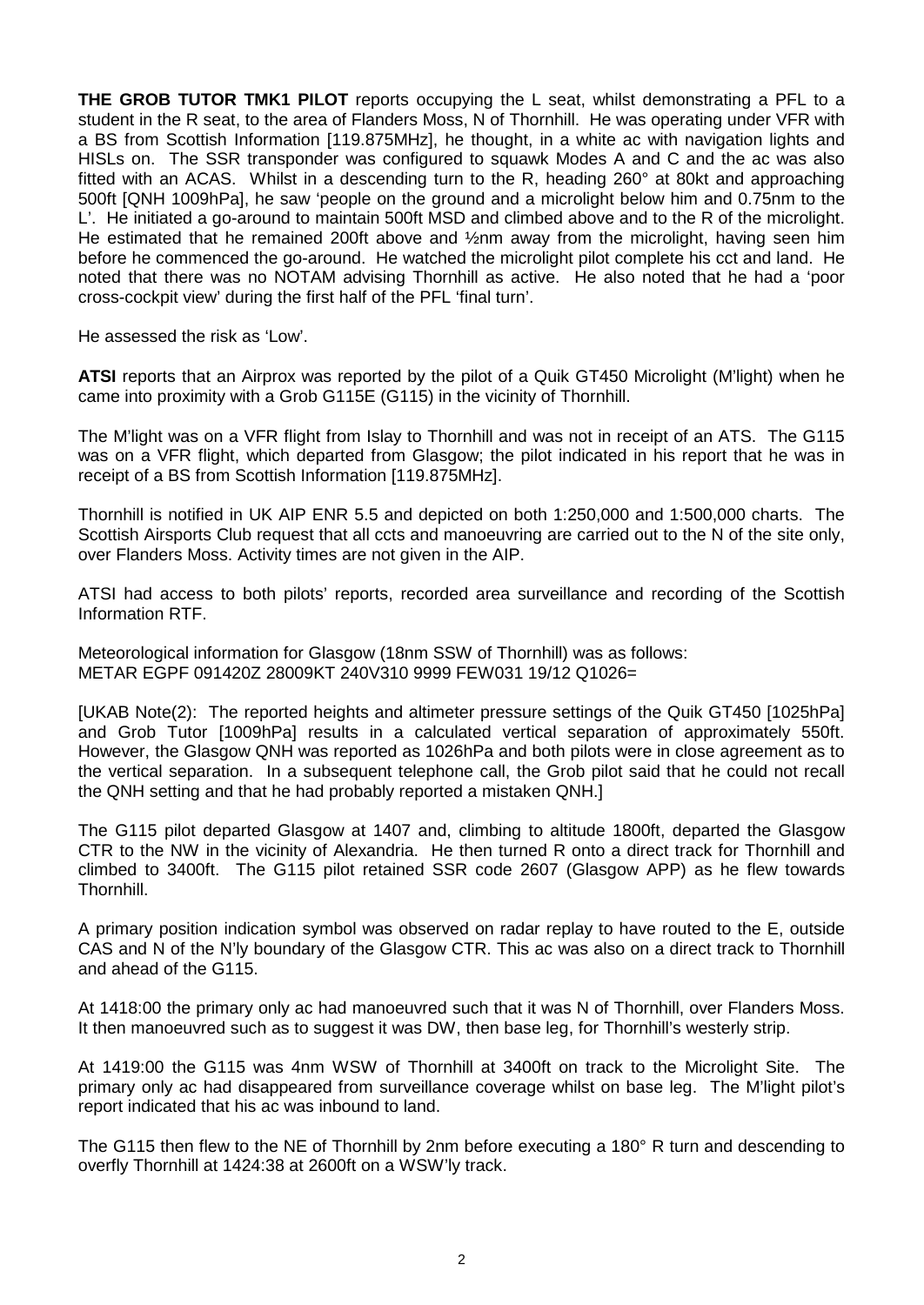The G115 then executed a sharp R turn onto N, continuing descent and then disappearing from surveillance coverage approximately 1nm NE of the Microlight Site.

Between 1427:27 and 1428:11 a primary position indication symbol is seen to fly on a WSW'ly track slightly to the S of Thornhill.

By 1429:06 the G115 was climbing through 2300ft, away from Thornhill to the E, with full SSR being detected. The G115 climbed back to 3400ft before setting course back towards the Microlight Site where it descended again over Flanders Moss and out of surveillance coverage.

At 1437:06 the G115 was detected by SSR climbing through 2100ft, still displaying SSR code 2607, and routeing away from Thornhill to the E. The G115 SSR code changed to 7401 at 1439:00 indicating the pilot had established an ATS with Scottish Information.

The radar identity of the reporting M'light cannot be confirmed; however, it seems likely that, given the routeing and subsequent manoeuvring in the vicinity of Thornhill, the primary position indication symbol first observed ahead of the G115 was the reporting M'light.

The G115 pilot retained a SSR code indicating that he was in receipt of an ATS from Glasgow Approach; however, given the G115 pilot's report that he was in receipt of an ATS from Scottish Information at the time of the incident, no RTF recording from Glasgow ATC was obtained. Similarly there was no report of the incident by Glasgow ATC and it would seem unlikely that Glasgow ATC were monitoring the G115 as it manoeuvred in the vicinity of Thornhill.

The G115 executed manoeuvres O/H and in the vicinity of Thornhill and Flanders Moss. It is more than likely that during one of these manoeuvres the reported incident occurred. The theoretical base of area surveillance coverage in the vicinity of Thornhill is between 2100 and 2300ft and hence the reported incident cannot be described in further detail.

An Airprox occurred in the vicinity of Thornhill Microlight site when a G115 flew in the vicinity of the site at the same time as an inbound Microlight, which was being manoeuvred to land.

**HQ AIR (TRG)** comments that the Tutor pilot reports making an initial visual assessment that the site was inactive before proceeding with his PFL practice. Having become aware of the potential for that assessment to be wrong, he elected to go around, sighting the microlight in the process. Whilst a notified microlight site might at first consideration seem to be a good choice of location to execute a forced landing, the potential for such sites to be active despite appearances to the contrary makes them a less attractive site to practise such procedures.

## **PART B: SUMMARY OF THE BOARD'S DISCUSSIONS**

Information available included reports from the pilots of both ac, a recording of the Scottish Information RTF and radar video recordings.

Board Members first discussed the way in which M/L sites are regarded by other pilots, in particular common preconceptions about the levels of site activity and extent of cct area. GA Members opined that modern M/L performance and economy of operation resulted in a situation where M/L A/D activity was often on a par with busy, licensed GA A/Ds. Whilst the latter benefited from an ATZ and prominent chart labelling, M/L site marking was less prominent, perhaps resulting in a subconscious level of assessment of the M/L site's activity level as 'low'. In addition, the CAA Flt Ops Advisor confirmed that M/L sites meet the ANO definition of 'Aerodrome'; as such M/L sites enjoy the protection of Rule 12 whereby pilots flying in the vicinity of a promulgated M/L site must either conform to the pattern of traffic or keep clear.

Members assumed the Tutor pilot's perception was that he was performing a PFL sufficiently N of the M/L site that he would remain clear of cct traffic. From the M/L pilot's reported downwind position